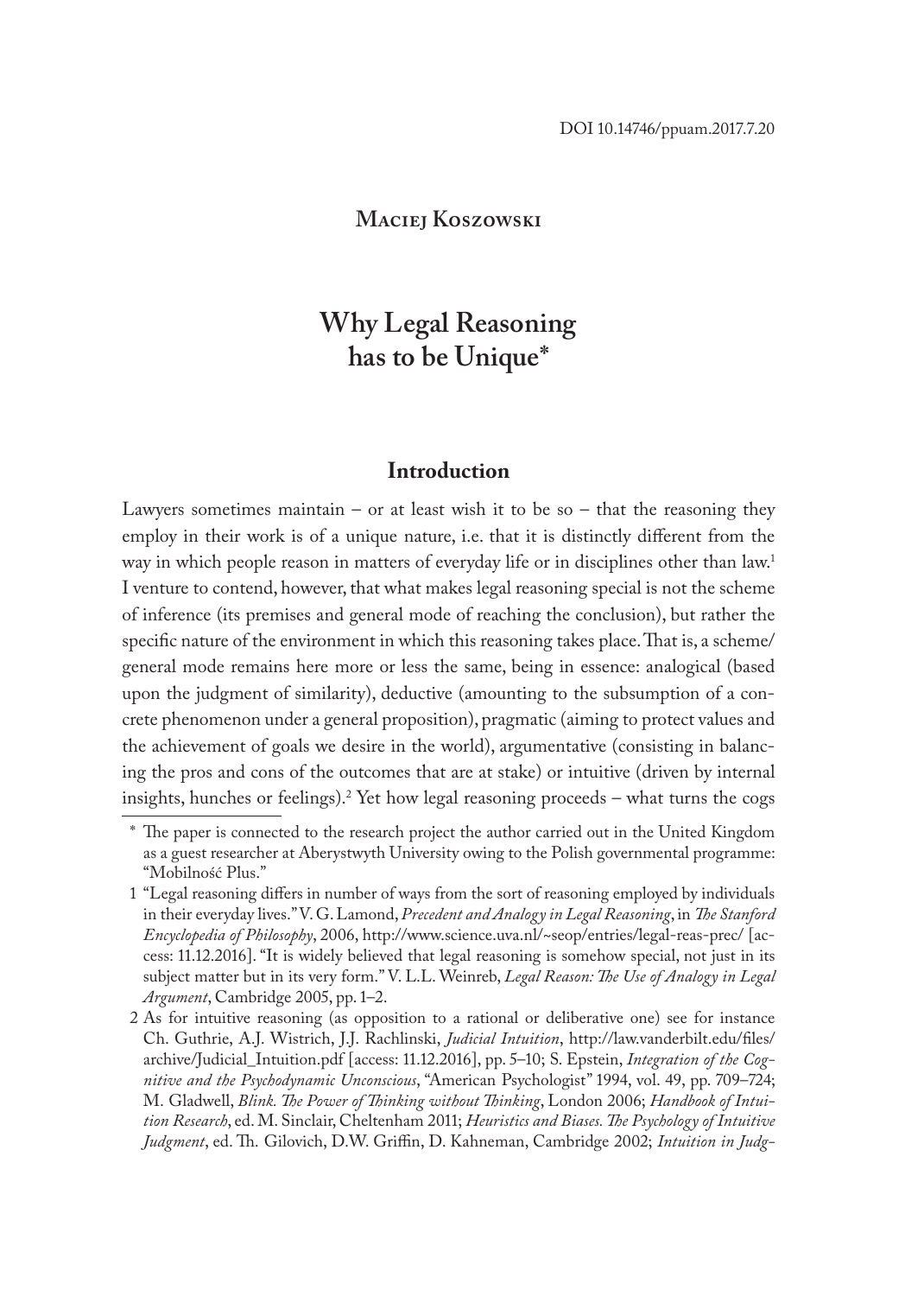of its mechanism – is strongly influenced by the conditions under which advocates and judges are forced to operate; the unavoidable necessity of dealing with a phenomenon such as the law itself. As a result, the very form of legal reasoning – though it be ordinary, having nothing that makes it stand out as distinct from the form of reasoning presented in other spheres of human activity – is plunged into the odd, complex, unfathomed substance that adds some deep unrepeatable colour to legal thinking when perceived as a whole. This thinking thus becomes in effect difficult to probe and elucidate, especially if one wishes to do so by simple recourse to the inferences that are known and applied elsewhere.3

Bearing in mind the above, in this paper I will endeavour to highlight the characteristic features of law that appear to be responsible for the notion that thinking like a lawyer is not the same as reasoning in everyday matters or as reaching conclusions in demonstrative or empirical sciences, or in a wide range of social sciences. While the most – as I take them – conspicuous and obvious of those features will be presented first, the more subtle and disputable ones shall be discussed later.

### **Being not only of a normative but also of a prescriptive character**

First and foremost, considering the very nature of law, one has to stress that the main feature-cum-function of law is to be normative – i.e. to indicate how people ought to behave or not, what they may or may not require from others, and what they have to or have not to do if someone ask for that. This normativity of law has, however, to be distinguished from the normativity which occurs and is known in other provinces of science, especially empirical ones. Namely, in the latter, the expressions indicating what should or should not happen are usually of a descriptive, causal or explanatory character. In law, this is certainly not the case.

When one says that the sun should rise tomorrow at 8 o'clock, one is referring to some regularity which may be discerned in nature and thus merely describes a fact about how the physical world is arranged. Similarly, by making an assertion that an object should fall if dropped, one reports nothing more than the observable causal relation between

*ment and Decision Making*, ed. H. Plessner C. Betsch, T. Betsch, New York 2008, with the literature referred there.

<sup>3</sup> A similar outlook seems to be put forward by Robert Alexy. When speaking about 'special arguments of legal logic,' he asserts that: "Of course this is not quite correct, since the forms characterized here as 'legal' [*analogy*, *argumentum e contrario*, *argumentum a fortiori*, *argumentum ad absurdum*] are also applicable to other domains. Of course, it has been in the jurisprudential context that many of them have been exposed to particular development. This justifies the terminology used above." V. R. Alexy, *A Theory of Legal Argumentation: The Theory of Rational Discourse as Theory of Legal Justification*, transl. R. Adler, N. MacCormick, Oxford 1989, p. 279.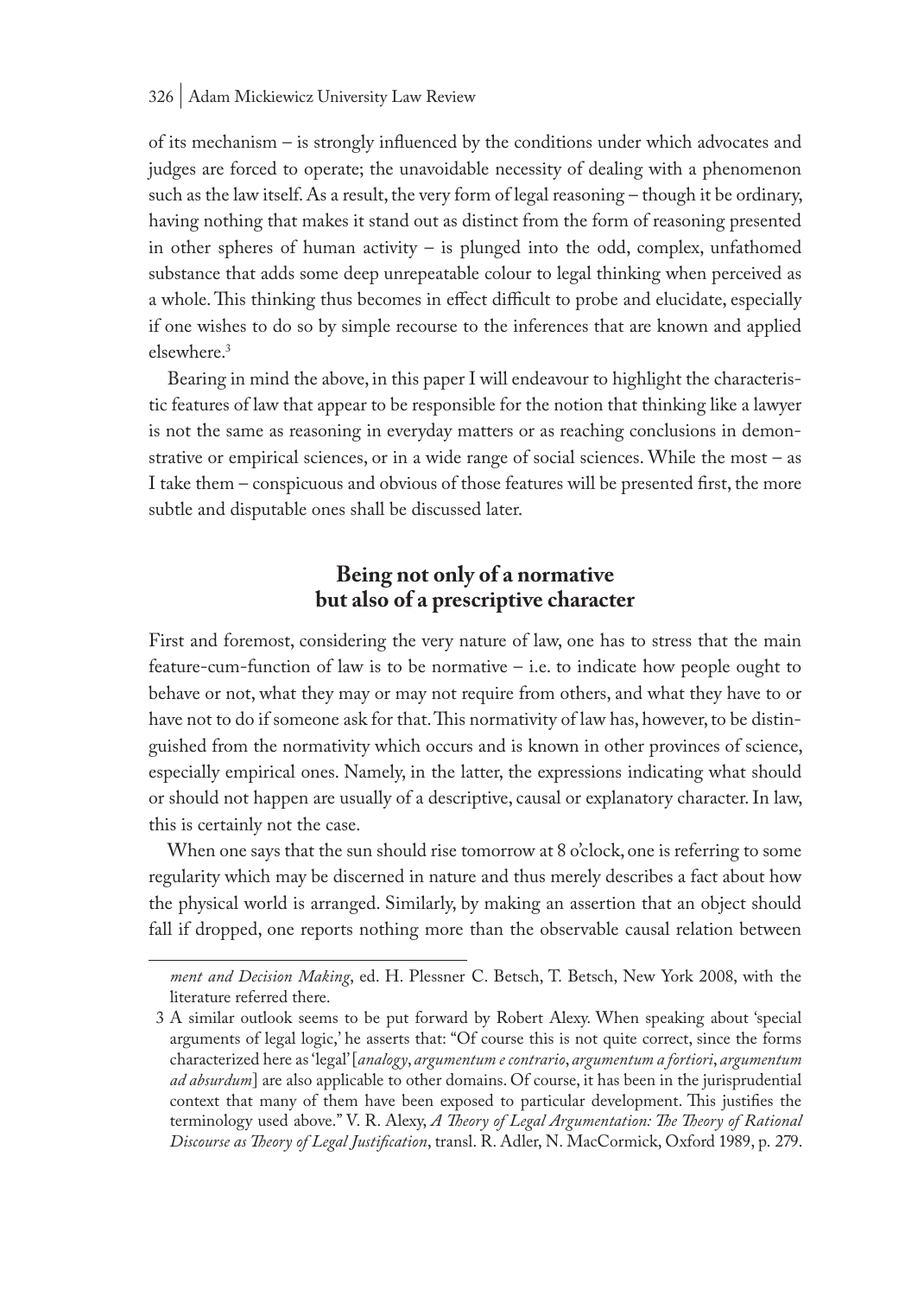the dropping of an object and the falling. In law, in contrast, the essence of normativity lies in its prescriptiveness. Law neither tells us what is normal nor what regularly or statistically happens (as geography does). Nor does it reveal some causalities between objects and events (as physics does), nor does it explain human behaviour and reactions (as economics and psychology do). The normativity of law consists in ordering (prescribing) what one and others can, are entitled to, or have to do, regardless of whether they really will do so or not.<sup>4</sup> Abiding by the precepts of law – be they known or not to law addressees – depends to a great extent on the decisions and choices law addressees make (their will) and to far lesser extent on the accidents and chances that these addressees have no control over. As a corollary, in advance it is never known with certainty whether one will act in the way the law mandates.

In consequence, the normativity of law is – by definition – oriented towards the future, not stating any empirical fact or causality. Even when a given legal regulation is deemed to be retroactive (acting backwards), it is in fact addressed to these citizens', judges' or officials' actions which are to come after this regulation enactment, not having any normative influence on the actions and events prior to the enactment.<sup>5</sup> The law neither describes nor explains phenomena. Its normativity consists in (and at the same time exhausts) the will to regulate and control human behaviours/decisions that have not yet occurred or been taken. Looking from the perspective of law addressees, one may say that it constitutes for them  $a$  – more or less compelling – reason for an action.<sup>6</sup>

<sup>4</sup> As Weinreb notices: "Although we talk about what the law is, as though it is a matter of fact like a medical diagnosis or the weight a bridge will support, the content of the law is normative: It prescribes what is – that is to say, ought – to be done." V. L.L. Weinreb, *op. cit.*, p. 2. For more detail on the prescriptive and normative nature of law: F. Schauer, *Playing by The Rules. A Philosophical Examination of Rule-Based Decision-Making in Law and in Life*, Oxford 1991, pp. 1–3; G.C. Christie, *Law, Norms & Authority*, London 1982, p. 3; S.J. Burton, *An Introduction to Law and Legal Reasoning*, Austin 2007, pp. 82–85.

I do not address here the question of whether the normativeness of law has to manifest itself in rules, norms, principles, maxims and so on or can do without them (much less the question what in legal context, a norm or a rule stands for). For these issues: J. Frank, *Law & Modern Mind: with a New Introduction by Brian H. Bix*, New Brunswick 2009, pp. 132–148; cf. G.C. Christie, *op. cit.*, pp. 1–10, 16–43 and F. Schauer, *op. cit.*, pp. 112–128.

<sup>5</sup> A separate question is whether one would have change his or her behaviour when it is known to him/her what the specific law will govern his/her case with retrospective effect, as to such doubts cf. B.N. Cardozo, *The Nature of the Judicial Process (With Notes)*, New Haven 2008, p. 61.

<sup>6</sup> The remarks in this paragraph should not be understood in the vein that we cannot predict or explicate human behavior by reference to the content of the binding law. Assuming that people usually abide by the law, a social scientist – all the more so if also paying attention to other relevant factors such as the harshness of legal sanctions and the (in)determination of the legal regulation and these sanction enforcement – is able to make a probabilistic judgment as to how people will behave as well as to account post factum for motives of human decisions, even with a high degree of accuracy. However, this is neither a function nor a feature of law, being far rather its by-product.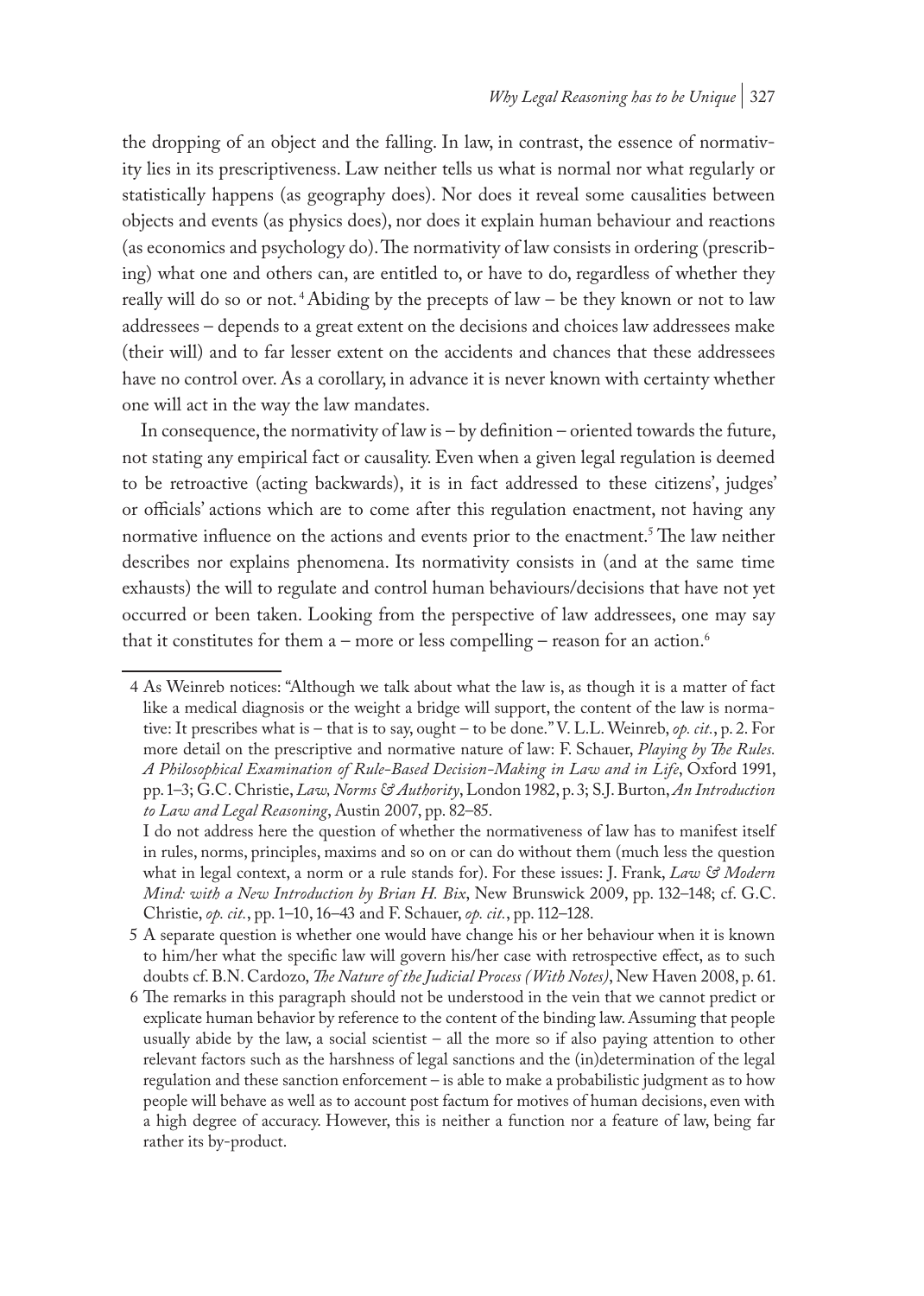Similarly, legal reasoning is employed not – as reasoning in empirical sciences – with the aim of learning something new about the surrounding nature, the regularities taking place therein, or causal relations between physical objects and their movements. Nor does it enable, at least not by definition, the understanding of human goals, wishes, and decisions. Instead of all of that, legal reasoning is an instrument, and the only instrument, through the use of which we are able to get to know what the law prescribes in concrete instances.7

# **Difficulties with empirical and 'logical' verification**

The second important aspect of law, strictly connected with the prescriptive nature of its normativity, concerns the possibility and availability of the means and ways of the potential verification of legal content. Namely, in the empirical sciences (as chemistry, physics, biology, medicine) and even in the majority of the social sciences (e.g. economics, psychology, sociology, political science), sooner or later, we are able to test the correctness of a particular proposition in an objective or inter-subjective fashion. Indeed, in these kinds of sciences, a given statement – be it a norm or an assertion – as a rule is susceptible to empirical verification, especially via simple observation (by the direct use of human senses) or more complex (with the use of specialist equipment and devices). In a way that is difficult to question for others, such verification either definitely shows whether the statement (norm, proposition, assertion) is right and must be accepted, or at least justify the adoption of this statement until further evidence indicates its falsity.<sup>8</sup> As Keith J. Holyoak and Paul Thagard aptly remark, even theories which propose unobservable things, such as subatomic particles, black holes and gravity waves, must eventually be evaluated in relation to observable evidence.<sup>9</sup>

In law, however, the possibility of empirical verification is not only impaired but to many, it does not exist at all. Obviously, particular laws may order us to effect or to prevent the occurrence of certain events and changes in the physical world, which is possible to put to empirical test. Yet, the very question whether the law should or should not

<sup>7</sup> As Burton, probably being of the same view, notices: "Scientific and legal reasoning serve different functions requiring differences in how they are used. Propositions of the empirical sciences function to describe, explain, and predict events and relationships in the empirical world. Hypotheses are offered and tested by observation to confirm or refute their accuracy qua descriptions, explanations, and prediction. [...] Propositions of law differ fundamentally from propositions of the empirical sciences: They do not describe, explain, or predict anything. Instead, to review, laws guide conduct by *prescribing* lawful behavior; that is, they are normative." V. S.J. Burton, pp. 83-84.

<sup>8</sup> Cf. K. Popper, *The Logic of Scientific Discovery*, London 2002, pp. 17–26.

<sup>9</sup> K.J. Holyoak, P. Thagard, *Mental Leaps: Analogy in Creative Thought*, Cambridge, MA 1996, p. 10. Cf. L.L. Weinreb, *op. cit.*, pp. 76–77.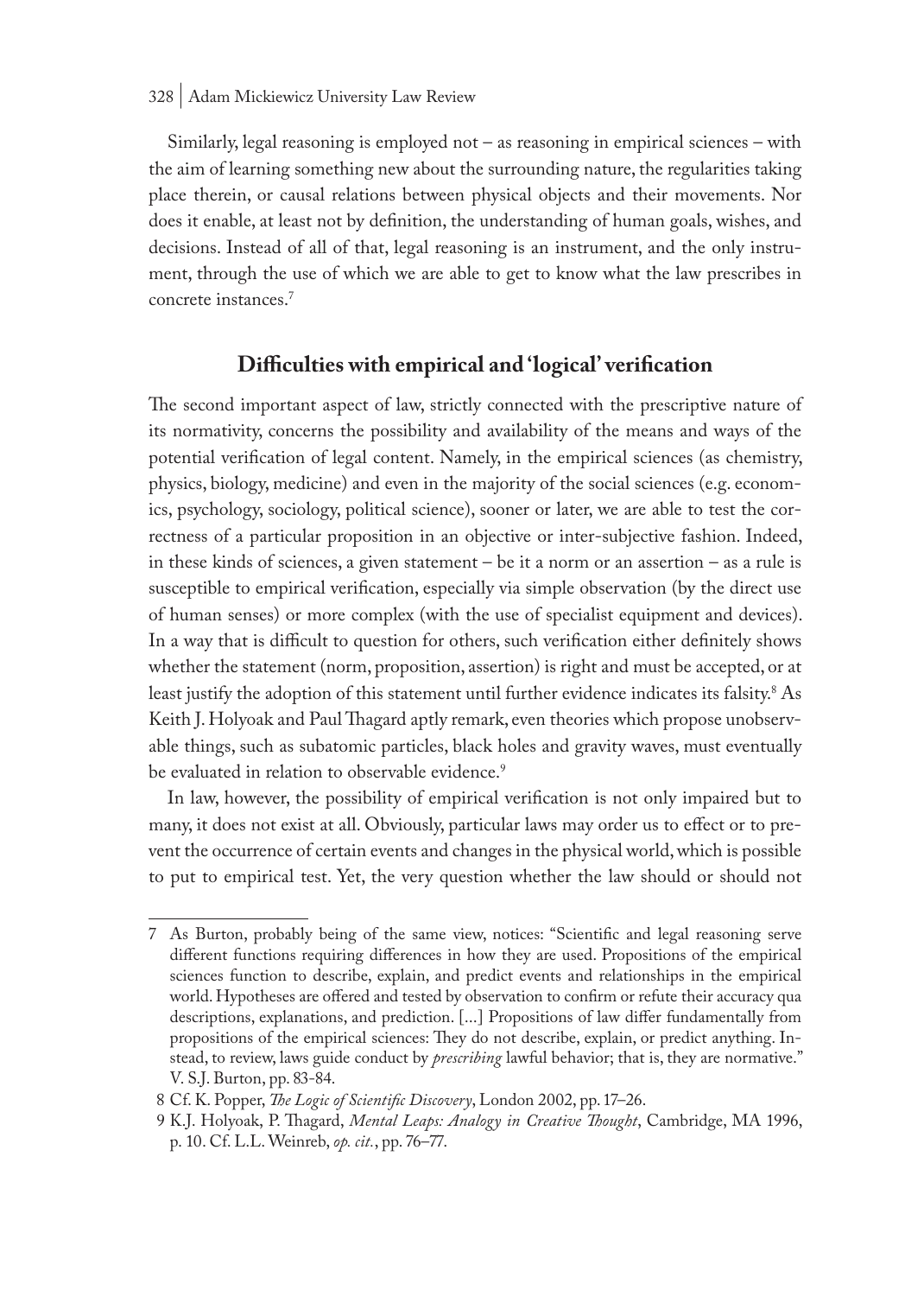comprise precepts of such-and-such import, as it appears, remains far beyond empirical proof. That is, the contents of 'oughtness' – unless one firmly clings to a specific ontological doctrine such as the natural law approach or some form of legal realism, especially in a Scandinavian variant – is not derivable from 'physical being,' and as such cannot be verified by the epistemological measures typical of learning about this latter sphere.

Not only are the mandates of law not susceptible to any empirical proof but, in addition, their correctness (aptness) does not lend itself to be determined in the terms of logic or 'mathematics'. Despite the efforts made by legal positivists and the like, including the transplantation of deductive terminology into law, 10 law does not allow itself to be closed in the fixed system of axioms and theorems, being linked with the changing conditions of the physical and spiritual world that are in constant flux (see the next two sections).<sup>11</sup> In consequence, the proof of the truthfulness of the precepts of law – if feasible at all – is condemned to be of the non-empirical and non-demonstrative kind (see Section 5).<sup>12</sup>

 In view of the foregoing, too, neither legal reasoning nor its outcomes appear to be amenable to empirical or logical/mathematical verification.13 That question is, however, more intricate than one may *prima facia* suppose. The outcomes of legal reasoning, if not constituting law itself (see Section 10), has to be based upon the content of law, and as such it does not inevitably need to inherit the impossibility of being demonstratively and empirically tested. If law mandates us to attain some specific social aims (e.g. equal rights for minorities) or to protect some values (e.g. human life or the environment) we can verify on empirical grounds whether the effects of legal reasoning (in the form of a specific legal decision/human action) are in conformity with the pertinent precepts of the law. Demonstrative proof of the outcomes of legal reasoning is, however, much

<sup>10</sup> However, it is worth noting that, in fact, also mathematics and its calculus are to a large extent dependent upon conventional practice and the mode in which people are trained. As Ludwig Wittgenstein endeavors to demonstrate in his series of lectures: 'What is called a mathematical discovery had much better be called a mathematical invention.' V. *Wittgenstein's Lectures on the Foundations of Mathematics Cambridge 1939: From the Notes of R.G. Bosanquet, Norman Malcolm, Rush Rhees, and Yorick Smythies*, ed. C. Diamond, Chicago 1989, p. 22.

<sup>11</sup> As perfectly captured by Max Radin: 'Since mathematics can do us little good in the law for the practical purposes that we dare not disavow, we cling to it as an emotional discharge. We can think out mathematical metaphors which relieve us from being too oppressively conscious of experience.' V. M. Radin, *Law as Logic and Experience*, Clark 2012, p. 7.

<sup>12</sup> By saying this I do not suggest that lawyers and judges should disregard logic, statistics, empirical knowledge, and mathematical calculus. These resources and tools, although useful in the legal profession, are not however aims in themselves, being mere means to attain that which is prescribed by the law. Indeed, while they serve to realize that which "oughtness" dictates, they do not decide what this "oughtness" should be. The latter question is prior to them.

<sup>13</sup> As Weinreb explains: 'The reasoning of a doctor or an engineer is readily and in the normal course put to the test. The patient's health improves, or it does not; the bridge stands, or it falls. There is no comparable test of legal reasoning.' V. L.L. Weinreb, *op. cit.*, p. 2.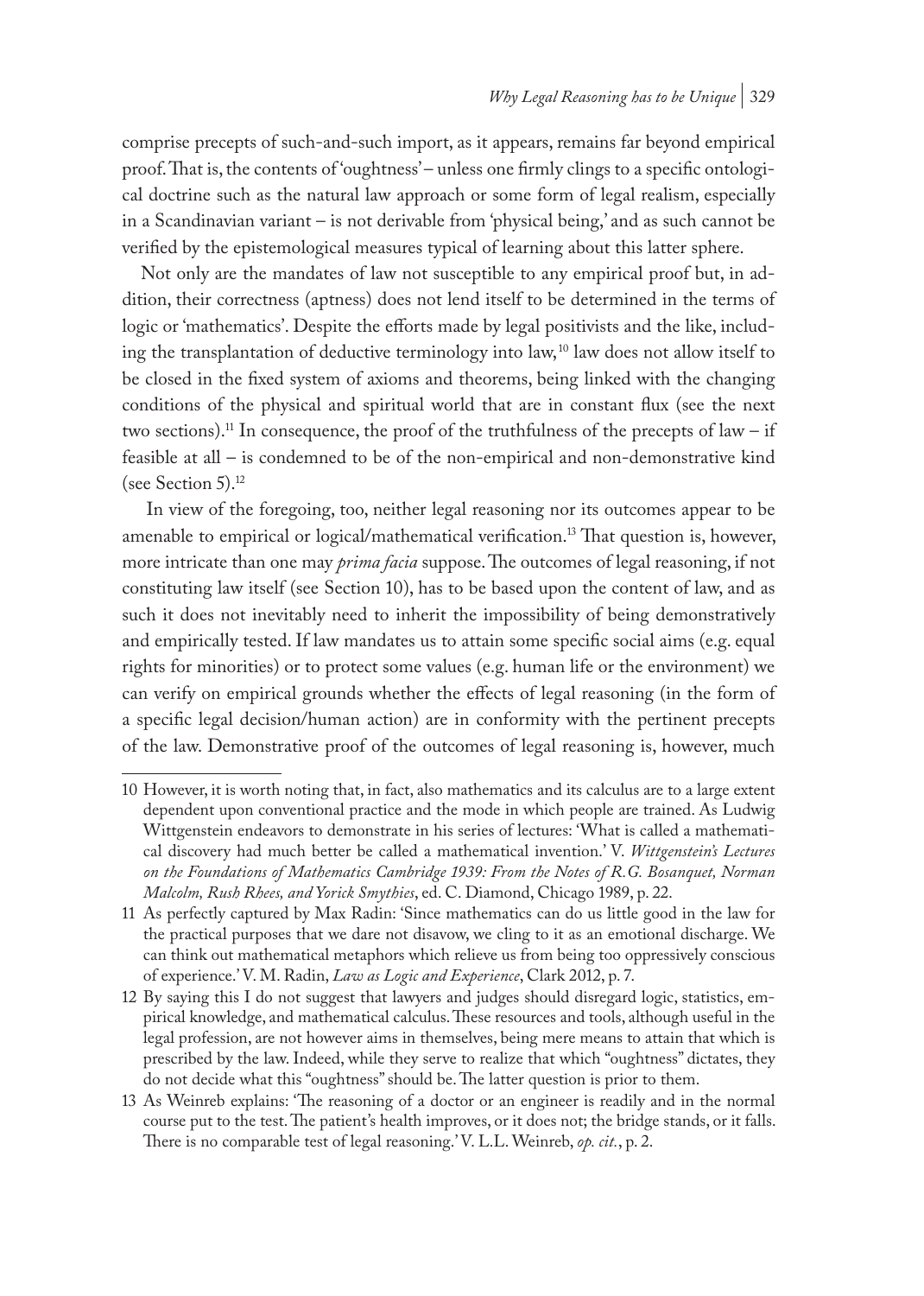more perplexing. Here, the main obstacle is not a lack of theoretical possibility, but the threat of gross absurdity and the injustice of legal reasoning's conclusions. The medium through which legal mandates are communicated is a language of a given community, a language which, because of the generality of its terms (features known as vagueness, ambiguity and open texture), cannot – insofar as we insist on the demonstrative character of legal reasoning – provide a just and reasonable answer to real life cases in all instances. Because of these linguistic features, outcomes of legal reasoning may often be uncertain and indeterminate, something which contradicts the foundations of the conception of one right thesis, which is fundamental for mathematics and logics, at least in their ordinary form.

It must be also stressed that the above-mentioned thesis on the lack of the possibility of the experiential verification of legal contents obviously does not pertain to the facts of the case at hand. That these facts can be proved on empirical grounds, at least to some extent, is beyond question. (The same cannot be said, however, about the 'legal facts', which belong to a completely different ontological category.) But proving them is not a question of law, but rather of the evidence and hence it is not addressed it in this paper, the aim of which is rather to highlight the uniqueness of legal reasoning against the background of the unique features of law.14

### **Links with the physical world**

Though the content of law is prescriptive and not amenable to empirical verification, it is, in some sense, evidently dependent on the shape of the physical world and the limitations inherent in it. As was hinted at in the context of the peculiarity of legal normativity, the law is designed to have an impact on human behaviour. This behaviour, however, is mostly – if not solely – a part of the physical world, that is, as a rule, the behaviour takes place therein, not in human minds (as a possible exception, one may mention a precept from canonical law forbidding thinking about adultery). As this is the case, the normative power of law is also – under the threat of being utterly inefficient – restricted to that which is viable for human beings in the physical world. In this vein, the law cannot, for instance, disregard that fulfilling such-and-such an obligation is not feasible and hence it cannot be imposed on its addressees (hence, for example, keeping grass on the Moon or living forever is clearly not within the area of the possible "oughtness"). Moreover, this

<sup>14</sup> On the other hand, however, one should be aware that any ascertainment on facts, including that done by a judge in the courtroom, is frequently affected by the use of intuition (intuitive reasoning) and schematic thinking, being not a pure product of objective empirical proof. V. A. Glöckner, I.D. Ebert, *Legal intuition and expertise*, in *Handbook of Intuition Research*, ed. M. Sinclair, Cheltenham 2011, pp 159–160; Ch. Guthrie, A.J. Wistrich, J.J. Rachlinski, *op. cit.*, especially pp. 18–21, 25–29.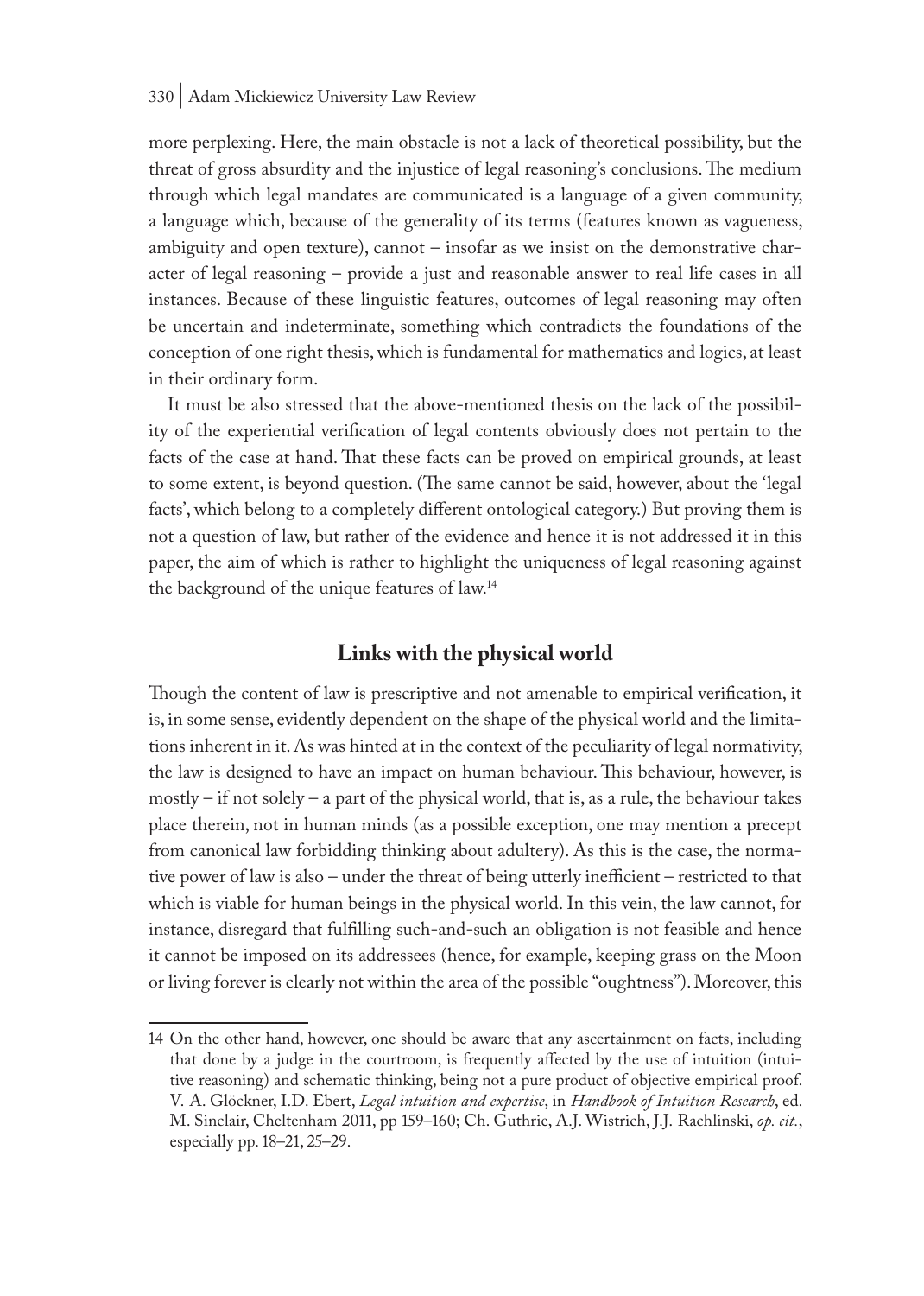dependence, in a sense, also acts the other way round. The physical world, its needs and conditions of life, as well as the events which happen therein, more often than not need to be handled by the law. And the law can hardly ignore such a calling.15

The aforementioned relation between the law and the structure of the physical world, including the human capabilities within it, seems equally important for legal reasoning. In a manner identical to the content of law precepts, the outcomes of legal reasoning cannot go beyond the imposed limits. One is even tempted to say that they are expected to do something more, i.e. that these outcomes should – if the content of law fails to do so – refine legal content in order to make it workable.16

### **A human mind dependence**

Law not only hinges on the constraints which flow from the human possibilities in the physical world, but also on humans themselves. Regardless of whether one comprehends legal rules as a human product or not (coming from God or being a part of nature), humans are those who breathe life into and make room for the law. What would the law be without them? Nothing. To be a reason of action, the basis for judgment, an argument in dispute, the law needs people as a plant needs soil and water to grow, develop and flourish. It is man, not anyone else, who make, interpret, apply, enforce and abide by the law.

As a corollary, law as such also inherits human traits: virtues and vices, limitations and powers, weaknesses and strengths, wickedness and arresting beauty. It hardly – if at all – can transcend them, being under the influence of human experiences, senses of justice, outlooks, preconceptions and biases. It has its place in consciousness and in the subconscious. It is learnt from law books as well as from practical examples. But in every case, it can only be the people who may allow it to be. The law happens in human minds and most probably  $-$  i.e. if it does not have its roots in infinity or is not an element of nature – has its beginning and the end therein.

 The same applies to legal reasoning, which is partly rational and partly intuitive. Its resources and premises are not always revealed; they frequently rest hidden, somewhere deep in the fathomless depths of the subconscious. The outcomes of legal reasoning can thus be a product of insight, prejudice, partiality, affect, or past events one took part in and remembered or forgot.<sup>17</sup>

<sup>15</sup> Cf. K. Nickerson Llewellyn, *The Bramble Bush. The Classic Lectures on the Law and Law School. With a New Introduction and Notes by Steve Sheppard*, New York 2008, pp. 58–60, 115–127.

<sup>16</sup> Another question is whether the law, a norm consisted therein, constitutes a part of the physical world (especially in the context of the possible external observation of people adjusting their conduct to and obeying certain laws). As for that question: G.C. Christie, *op. cit.*, pp. 11–13.

<sup>17</sup> As for the dependence of the law on human mind: J. Frank, *op. cit.*, pp. 108-124; B.N. Cardozo, *op. cit.*, pp. 70-71; L. Petrazycki, *Law and Morality: With a New Introduction by A. Javier Treviño*, New Brunswick 2011, not least pp. 6–12, Llewellyn, *The Theory of Rules*, Chicago 2011,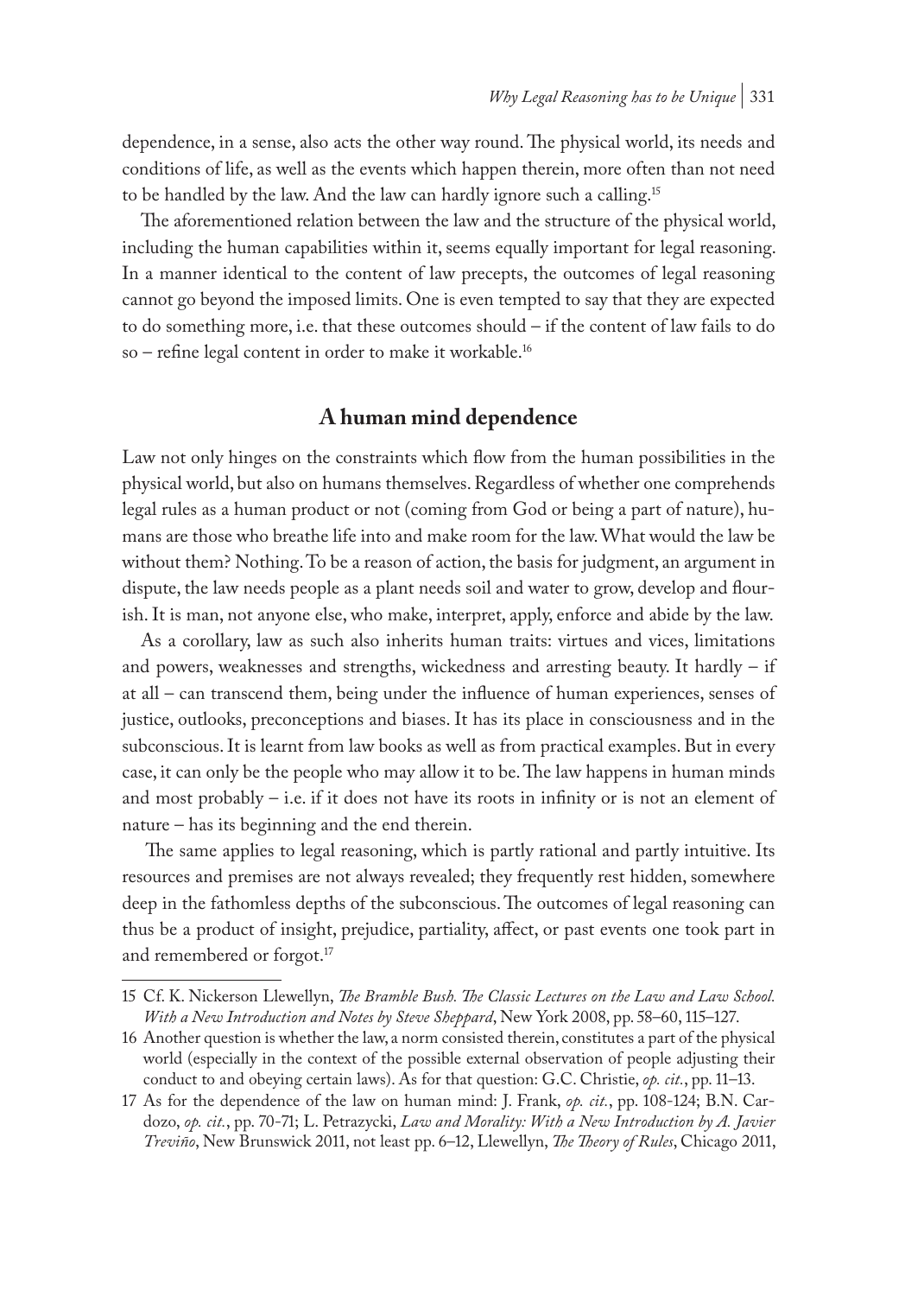#### 332 | Adam Mickiewicz University Law Review

Incidentally, the dependence of the human mind so comprehended means that the inability to provide experiential verification of the prescriptive content of law does not necessarily entail that some other means of verification cannot be found. Indeed, that which law orders us to do may be put to different sorts of non-empirical tests, for instance, against moral judgment, common sense, economic (cost-and-benefit) analysis, the current needs of society or goals of the legislature or government, or against the prevailing opinions of legal doctrine or the public. These possibilities lead to a vast array of ways by which one may claim to check the aptness of the results of legal reasoning in concrete instances. And even more interestingly, the aforementioned factors that enable us to test the outcomes of legal reasoning can influence – if not govern – legal reasoning itself. They may thus have a direct or indirect impact on deciding whether the cases being compared are sufficiently similar (analogues), whether the argument raised in a dispute by one party is more persuasive than the countervailing argument of the second party, or whether the case at hand is to be subsumed under a given rule, and how this rule is to be interpreted for that purpose.

None of the aforementioned means of verification, however, is universally compelling, much less an exclusive one. To assess legal content or the aptness of the outcomes of legal reasoning, some may prefer to refer to mores and folkways, other to dictates of economy, and yet others to policies and values the government or legislature purports to pursue and protect. Moreover, people may have different senses of justice, insights and intuitions; the public or doctrinal stance in a given question may not be settled; the experts might not agree on what is the optimal solution from the perspective of the economy and so forth. In consequence, this lack of congruence makes the results of such testing far from conclusive, at least in the sense of being exempt from the possibility of being challenged by others. However, that does not mean that in law there are no points of general consent which can constitute the foundation for legal content, as well as for the reasoning based upon it.18

pp. 39–40. Cf. an interesting assertion that the law is limited by morality – if not a part of it – due to the threat of rebellion and resistance on the part of the community, which was made by O.W. Holmes, *The Path of the Law*, "Boston University Law Review" 1965, vol. 45, pp. 26–27.

<sup>18</sup> For good examples of the points one is not able to question, albeit rather from morals and ethics than law: R.A. Posner, *The Problems of Jurisprudence*, Cambridge, MA 1990, pp. 76, 77 ('It is almost as certain that killing people for pure sport is evil as it is that cats don't grow on trees'... So the fact that we cannot prove that napalming babies is bad does not imply that we cannot know that it is bad'... 'You and I are driving; you are the driver and I the passenger. A child appears in the middle of the road, and you turn to me and say, "Should I try to avoid killing the child?" This question would mark you as crazy, just as if you told me that you had discussed this book with Plato last night.").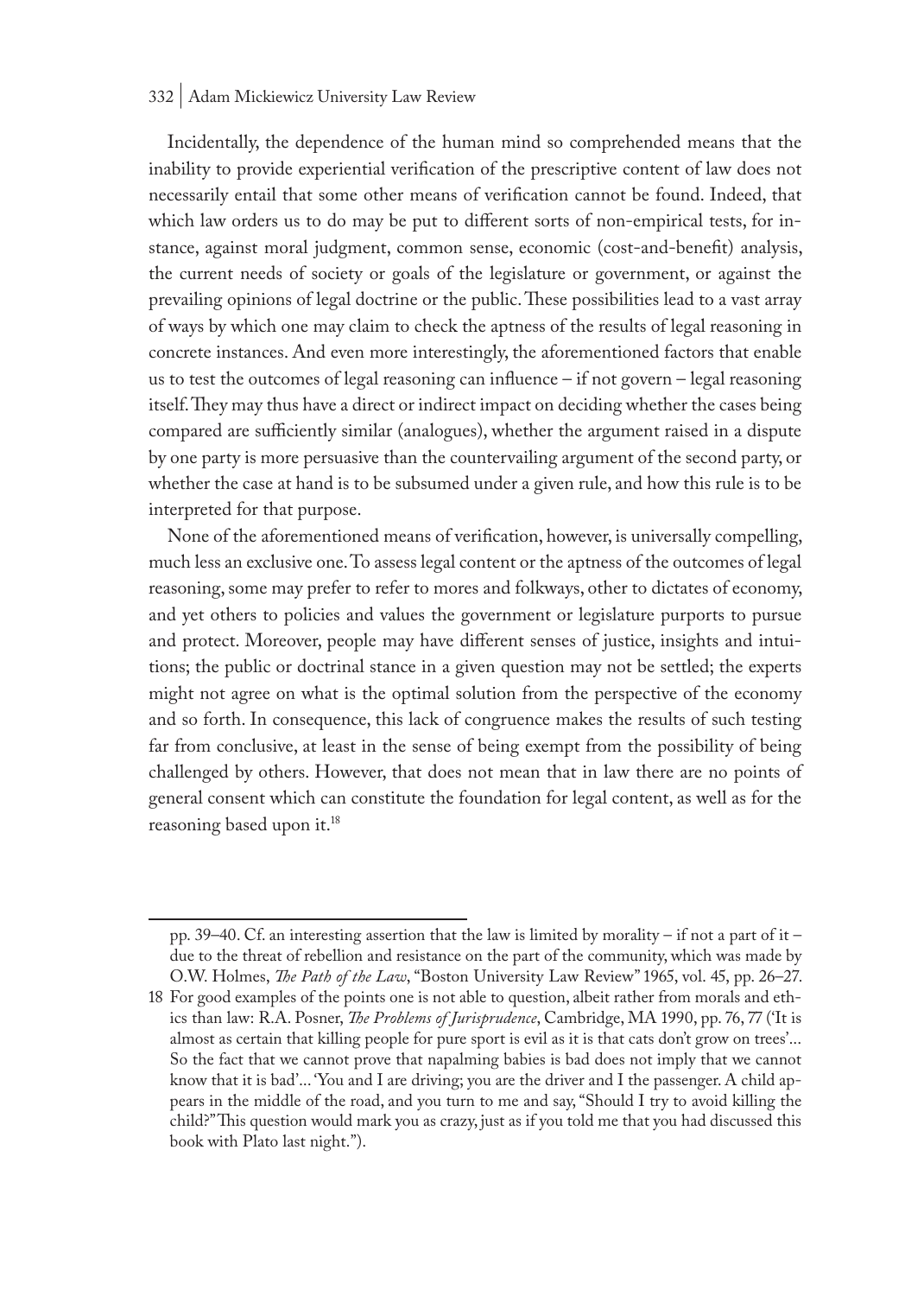### **An oversimplifying notion of the sameness and constant indeterminacy as corollaries of a human mind dependence**

There are many specific manifestations of the dependence of law on human minds. Here, I confine myself to only two of them: the notion of sameness and inescapable indeterminacy.

Nature is unique in each and every inch of its being; there are no two things which are really identical to one other. The differences are sometimes slight but they always exist. Nonetheless, people are inclined and able to make generalizations and, as a result, to treat two or more items as if they were in effect the same. This is clearly visible in language, which comprises a multitude of generalizations such as a notion of a 'car,' a 'leaf,' a 'toy,' an 'animal' and so on. While we speak of them as belonging to a generic class, despite being fully aware that cars, leaves, toys and animals may differ considerably from each other and they in fact do so. This inclination to make oversimplifying generalizations is transferred to law. And, as a rule, law orders us to treat unique events and behaviours as if they are identical, linking with them – at least *prima facia* – the same legal consequences. Thus also legal reasoning is often premised upon the generalities present in law, notwithstanding the awareness that they do not correspond to the diversity of the phenomena they address. This is exemplified by the fact that legal reasoning is sometimes employed not with regard to concrete situations, but *in abstracto* – for example, in order to expound the meaning of legal provisions to students attending lectures at law school without any reference to a real or hypothetical case.<sup>19</sup>

Turning to the second aspect, one must bear in mind that human convictions and beliefs, the values or needs of a given community, are in constant flux. There are several reasons for this. One is constant technological advance, which brings new possibilities and options but also yields new challenges and problems to face and resolve, such as cybercrimes or new bioethical questions. A second are the changes in public consciousness and trends which hold sway in different moments in the life of a given society. Even language, the main medium of law, changes with time, giving different meanings to its terms and expressions. All of that is of the uttermost significance for the content of law and legal reasoning. They too, as they are influenced by these factors, cannot remain the same, being forced to keep up with the changes that have taken place around them. Hence, in contrast to empirical science where, as Posner put it, 'scientists have procedures which allow them to resolve the question at hand, and move on to other and more

<sup>19</sup> Cf. an interesting suggestion that 'one of the earliest and most persistent stimuli to growth of generalization, and classification, and so of rational thought, especially that branch of rational thought which we call formal logic, is attributable more to law than to any other phase of civilization expect perhaps language' was made – against such a background – by K.N. Llewellyn, *op. cit.*, p. 127.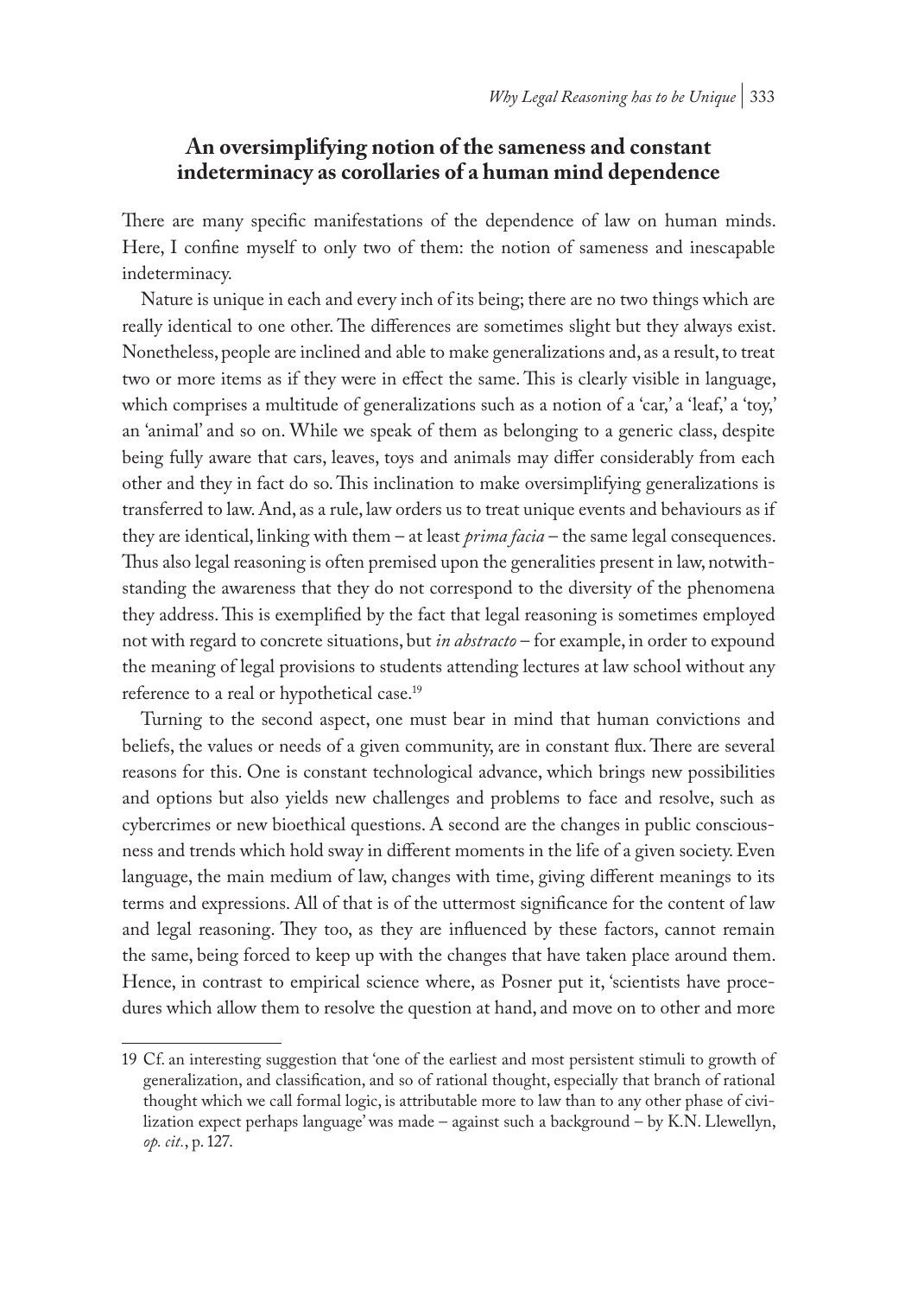difficult questions' (thus gaining constant progress), $20$  in law many problems can never be solved once and for all. We can answer them at a given time, but we are not able to decide them in the confidence that they will not need to be reopened in the future. Posner adds here: 'This lack of closure, of convergence, of progressivity – the sheer interminability of so much legal debate – makes the problem of legal indeterminacy fundamentally different from that of scientific or mathematical indeterminacy.'21 And Burton argues: 'As math is not the kind of thing to be criticized for lacking empirical support, law may not be the kind of thing to be criticized for lacking comprehensive determinacy of results.<sup>'22</sup>

In consequence, indeterminacy is a vital mark of law as well as of legal reasoning. The conclusions of the latter that are good today may turn out to be erroneous tomorrow. As it appears, this applies even to the instances in which the content of law will still remain the same but a change that takes place in the meantime somewhere else will demand a different legal outcome from that reached previously in the given sort of case.<sup>23</sup>

# **Its 'unspecialized' nature due to legal agents**

Another aspect of law which is highly relevant to legal reasoning is that, generally, the persons who deal with it neither know of, nor adhere to, any complex doctrines or theories. Law is very often directed to ordinary citizens who are not always well-educated, have vague ideas about the current state of the arts in particular sciences and speak everyday language. Moreover, even the craft of law lies in the hands of people who are not – if they are taught them at all – specialists in fields other than law. Thus, more often than not, judges and advocates are not psychologists, logicians, philosophers, social scientists and so on. Neither do they possess specialist knowledge in matters regulated by law either. They know hardly anything about the construction industry, the stock exchange, hydrology, animal husbandry, farming or other industries.<sup>24</sup> In the main, in practice the

<sup>20</sup> R.A. Posner, *op. cit.*, p. 83.

<sup>21</sup> *Ibidem*, p. 84.

<sup>22</sup> S.J. Burton, *op. cit.*, p. 83

<sup>23</sup> As Cardozo reveals before us: "s the years have gone by, and as I have reflected more and more upon the nature of judicial process, I have become reconciled to the uncertainty, because I have grown to see it as inevitable." V. B.N. Cardozo, *op. cit.*, p. 68. On the inescapable character of indeterminacy in law and how to accept it: J. Frank, *op. cit.*, pp. 172–182.

<sup>24</sup> Instead, reference to and use of specialist knowledge seems to take place within the process of legislation. Firstly, some members of Parliament (parliamentary commissions) and of the government may possess it. Secondly, these members may also consult a board or committee composed of experts in some field of science, e.g. economy, social or labour matters, in order to assess the effects of the proposed regulations. The same goes for the possibility of consulting other specialised bodies, including non-governmental organizations. Obviously, judges, too, invoke experts in fields other than law, but that applies rather only to matters of evidence, not to the very contents of law.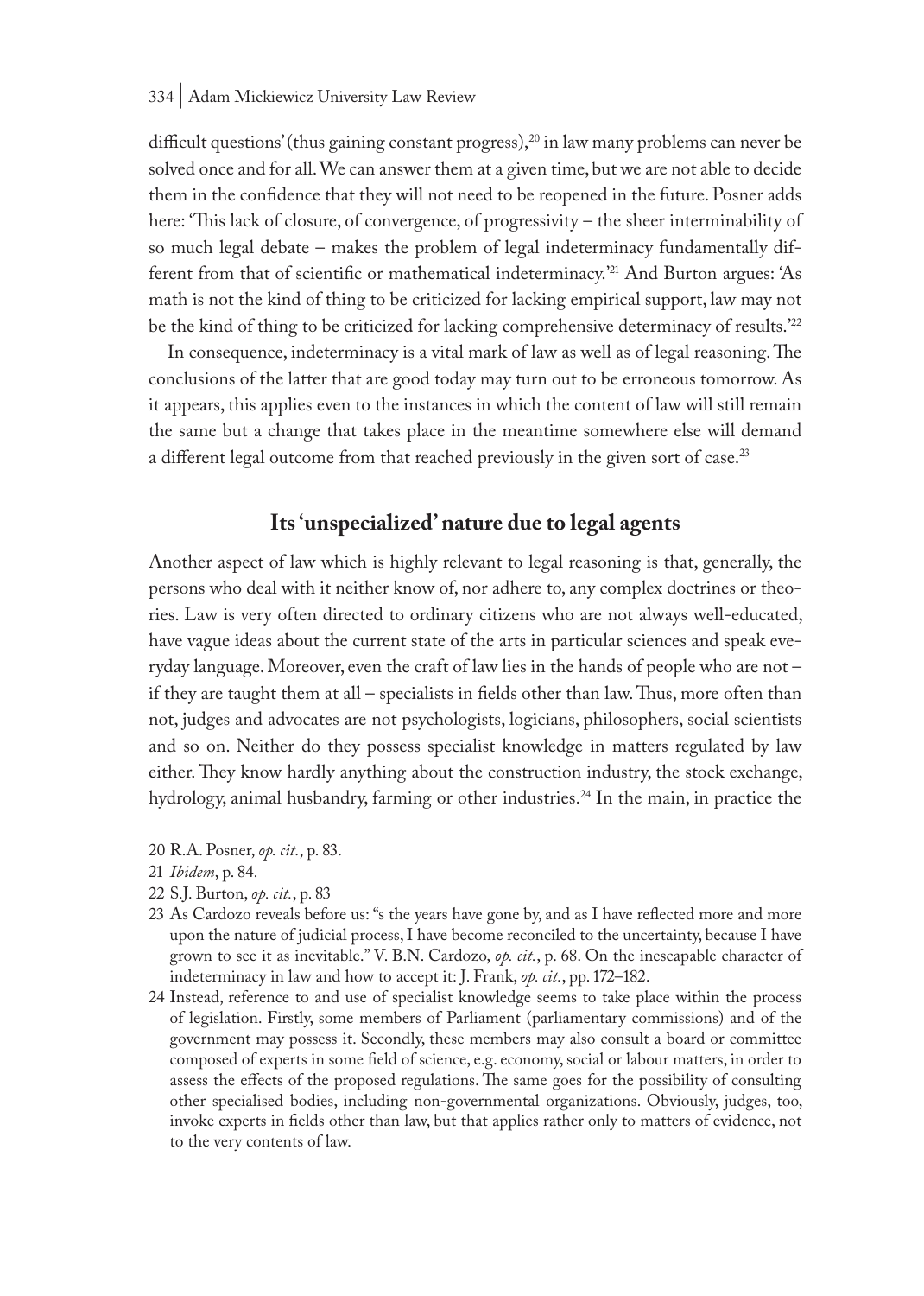law operates without overarching theories and doctrines on what is right or wrong, or which values are to be realized and in which degree and order.<sup>25</sup>

The above-mentioned aspect is also of paramount importance for legal reasoning, which, being employed as a rule not by interdisciplinary experts or philosophers, has to – despite the complexity of the law – be more down-to-earth, not aimed at achieving total coherence of the values law serves.26 Furthermore, legal reasoners frequently do not possess well-founded logical and psychological knowledge about reasoning and its modes, reaching their conclusions rather in an intuitive or commonsensical ways.<sup>27</sup>

### **The prominent role of authority**

The above-presented characterisation of law, especially the impossibility of experiential verification, dependence on the human mind and the 'unspecialized' nature of its agent, contributes to and is supplemented by the enormous role of authority in legal science and practice. Indeed, in law authority seems to be indispensable, coming to the fore probably to a greater extent than anywhere else.<sup>28</sup> Thus it is, for instance, genuinely claimed that: "The boundaries of law are set by the boundaries of legal authority..."29

In addition, authority in law presents itself as remarkably different from authority in the empirical and demonstrative sciences. It is not necessarily based upon widespread agreement between the members of the profession, but rather deriving its force from the renown and standing of the speaker.<sup>30</sup> The more prestigious the post, title, position in the bar, or rung in the academic or judicial hierarchy a speaker has, the greater the authority of the propositions or statements on the contents of law he/she proffers. Accordingly, the opinions of the Justices of the Supreme Court count more than those which come from judges who sit in the courts of lower rank, and the views of a well-known and recognizable professor are of far more importance than the views a mere law graduate

<sup>25</sup> Thus Cass R. Sunstein states: "Lawyers (and almost all other people) typically lack any largescale theory." V. C.R. Sunstein, *Legal Reasoning and Political Conflict*, New York 1996, p. 68. Incidentally, he appears to be very content about that, claiming that deep theories about the good or the right seem to be "too sectarian, too large, too divisive, too obscure, too high-flown, too ambitious, too confusing, too contentious, too abstract." *Ibidem*, p. 63.

<sup>26</sup> Cf. L.L. Weinreb, *op. cit.*, pp. 60–61, 71–73.

<sup>27</sup> As Larry Alexander and Emily Sherwin succinctly contend: "In the world as it exists, judges are not perfect reasoners." V. L. Alexander, E. Sherwin, *Demystifying Legal Reasoning*, Cambridge 2008, p. 43, 44; J. Frank, *op. cit.*, pp. 125–126.

<sup>28</sup> Thus Schauer remarks: "In law, however, authority is dominant, and only rarely do judges engage in the kind of all-things-considered decision-making that is so pervasive outside of the legal system." V. F. Schauer, *Thinking Like a Lawyer: A New Introduction to Legal Reasoning*, Cambridge, MA 2009, p. 67.

<sup>29</sup> *Ibidem*, p. 84.

<sup>30</sup> R.A. Posner, *op. cit.*, pp. 79–80.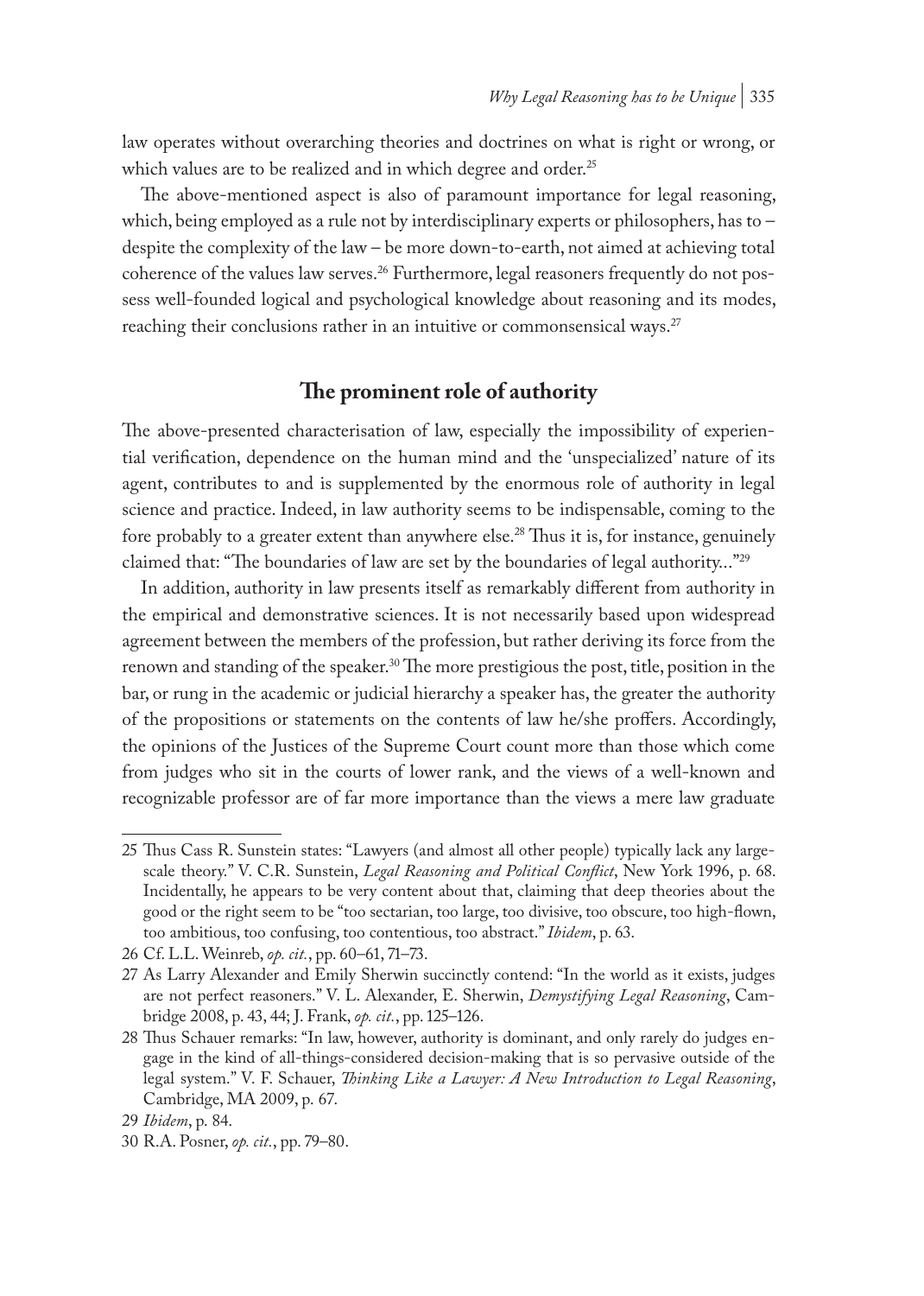holds. The same applies to high-ranking governmental officers and their colleagues from inferior offices.

Furthermore, even more importantly, authority in empirical sciences, even when unanimously accepted, immediately loses its force when it is falsified by a credible empirical proof (such as a reliable experiment or observation). In law, instead, the authority which to others appears – from the very beginning or as time goes on  $-$  to be patently absurd or unjust may retain its force. As Posner puts it: "Authority in intellectual matters is best understood as a transmission belt that carries news of scientific or other intellectual discovery to persons lacking the time or background to verify the discovery themselves and that also authenticates the discovery for them. Authority in law is different. Judicial decisions are authoritative because they emanate from a politically accredited source rather than because they are agreed to be correct by individuals in whom the community reposes an absolute epistemic trust."<sup>31</sup> An authority in law is also generally resistant to the negative outcomes of the test or the tests mentioned in Section 5.<sup>32</sup> What can weaken its force or nullify it is, in turn, another authority which – explicitly or implicitly – contradicts its theses or undermines these theses' foundations.33

The enormous role of authority in law has significance with regard to legal reasoning. It is of great importance *whose* such reasoning is, and this has a direct impact on the aptness and force of the outcome. I venture even to say that this correlation occurs here even to the extent that a great authority can sometimes make very poor legal reasoning seem to be excellent or superior.

### **The procedure in which legal decisions are made**

The unique nature of legal reasoning is an effect of the specific features of the law as such but, no doubt, it is also a corollary of the procedure in which legal decisions are usually made, a procedure that differs considerably from the fashion in which questions in empirical and demonstrative science are resolved.

 First and foremost, the decision-makers in law, i.e. the judges and officers of all sorts, are forced to answer questions which they do not choose or even want to answer. A judge is denied the right to say that his or her skills or knowledge are too weak and narrow

<sup>31</sup> *Ibidem*, p. 82.

<sup>32</sup> In the context of authority in law, there also occurs the problem of making an evaluation by persons who do not possess sufficient expertise on the topics which a given authority concerns. This problem is exacerbated in the process of assessing the credibility of evidence. V. F. Schauer, *op. cit.*, p. 71, footnote 26.

<sup>33</sup> On the role and basic differences of authority in the empirical sciences and law see R.A. Posner, *op. cit.*, pp. 79–86. On the concept of authority against the legal background: F. Schauer, *op. cit.*, pp. 61–84.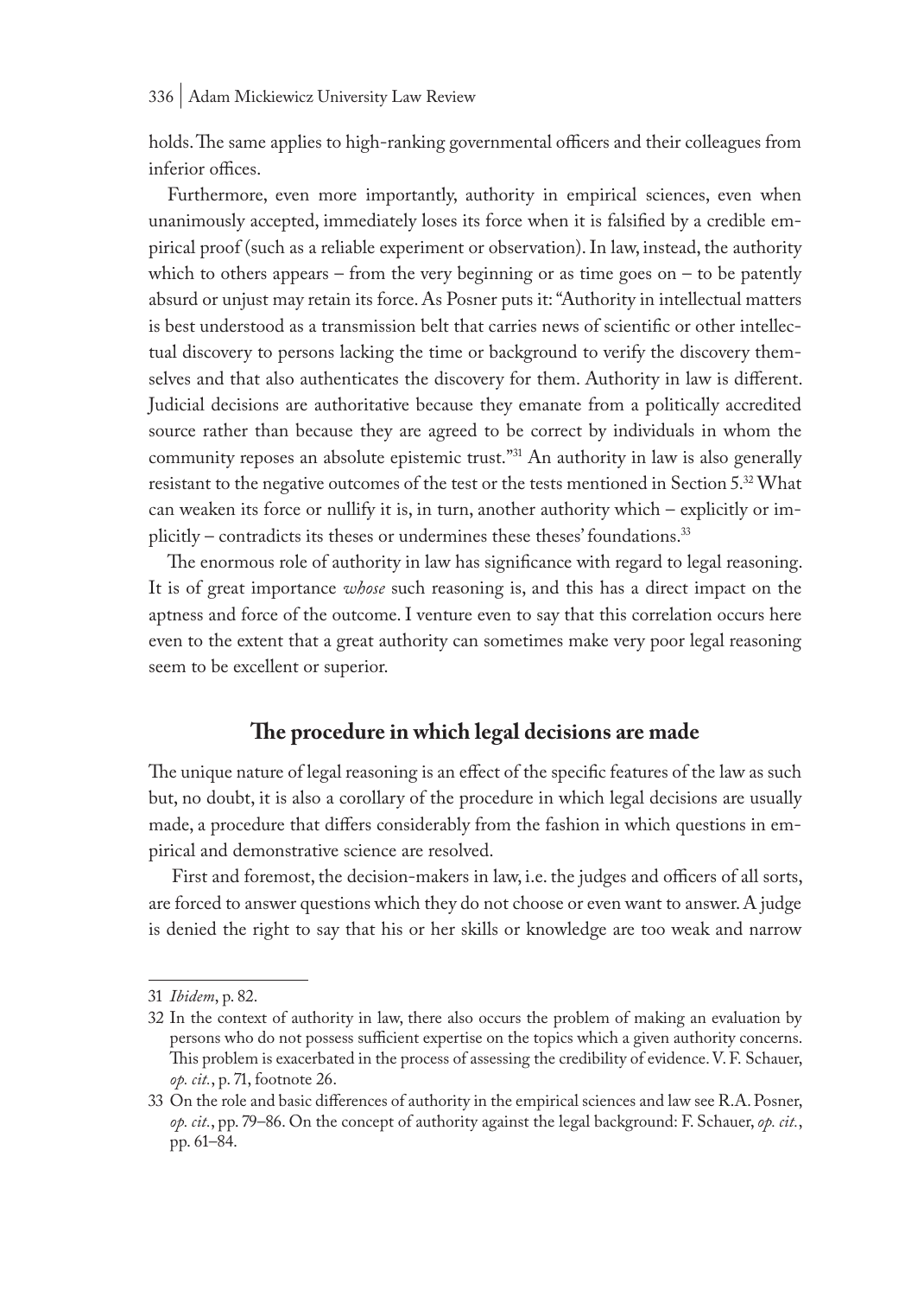to decide the case at hand.<sup>34</sup> Moreover, judges and other legal decision-makers operate under the pressure of time. They cannot postpone the decision until their experience, wisdom, and abilities develop to the point where they feel to be able to give a correct answer to the questions posed. As Posner noted, "actually the judge is in the uncomfortable position of having both to act and to offer convincing reasons for acting. He does not have the luxury of the pure thinker, who can defer coming to a conclusion until the evidence gels."35 "Tthe scientific community itself largely determines the field of its inquiries; it is not forced to butt its head against a stone wall. Judges decide virtually all issues society flings at them, however intractable the issue may be."<sup>36</sup> The difficulties caused by the limited time and the obligation to render a decision in cases one does not know much about are additionally compounded by the fact that judges often decide upon tough cases. Easy ones, i.e. such in which the outcome is predictable and obvious, are as a rule – i.e. if emotional background or extremes such as insolvency of the debtor or complete ignorance/dishonesty are not a factor $37$  – settled by the parties themselves and do not need a trial at all.

Secondly, it is commonplace that legal decisions are expected to be made upon the basis of the law, whatever this law means.38 The parties, as well as the public, are unwilling to allow judges to be arbitrary or to decide the cases submitted to them with the toss of a coin. As Neil MacCormick remarks, judges 'must do justice indeed, but "justice according to law,"39 and as Weinreb underscores, one of the distinctive features of adjudication is "that the court's decision is to be based entirely on the law."40 The admission by a person who has made a legal decision that this decision is not grounded in law substantially weakens, if not deprives, this decision of lawfulness.

Thirdly, legal decisions, contrary to many questions that are answered in everyday life, are not delivered in a spontaneous or informal way. For that purpose, there is envisaged

<sup>34</sup> As Weinreb remarks: "A judge who can find no statute or judicial precedent that deals directly with the matter before her does not throw up her hands and tell the litigants to fight it out." L.L. Weinreb, *op. cit.*, p. 81.

<sup>35</sup> R.A. Posner, *op. cit.*, p. 72.

<sup>36</sup> *Ibidem*, p. 84. See also S.J. Burton, *op. cit.*, p. 84 ("A scientist can conclude that the answer to a question remains unknown for decades or centuries; however, a judge should decide a law case according to the law and without undue delay").

<sup>37</sup> As Posner points out, since "the parties or their lawyers are obtuse or stubborn or because of acrimony arising from the underlying dispute or from the litigation itself." See R.A. Posner, *op. cit.*, p. 78.

<sup>38</sup> G.C. Christie, *op. cit.*, p. 32.

<sup>39</sup> N. MacCormick, *Legal Reasoning and Legal Theory*, Oxford 1978, p. 166 (also p. 73). At this juncture, he also elucidates that: "That does not, indeed cannot, mean that judges are only to decide cases in a manner justifiable by simple deduction form mandatory legal rules; yet on the other hand, it cannot mean that they are left free to pursue their own intuitions of justice utility and common sense free of all limitations."

<sup>40</sup> L.L. Weinreb, *op. cit.*, p. 80.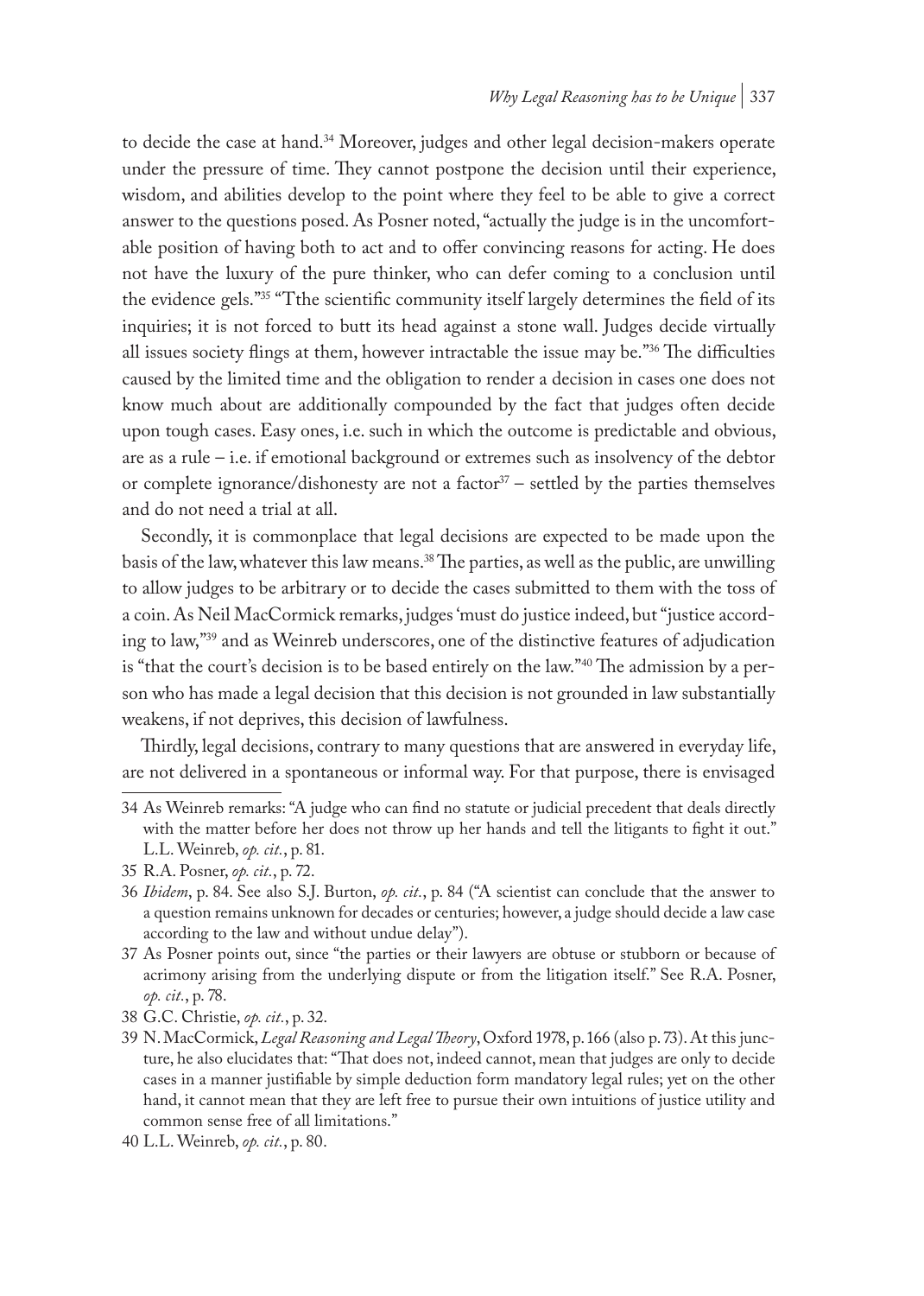a formal, scrupulous and casuistic procedure which is supposed to provide the case with impartial, rigorous thought and consideration.<sup>41</sup>

Fourthly, judges are compelled not only to decide cases which they would not choose, but also to give justifications – also in such unwanted cases – as to why their decisions are defensible or even the only correct/right ones. As Posner explains, the rationale of this requirement is: "The judge is not deciding what to do in his life; he is deciding what the litigants should have done in their lives, and the litigants and society demand a statement of reasons."42 That obligation is fundamental to the extent that it applies even to a judge who feels that his/her decision is right but is not alert to the factors which influenced that decision and nonetheless is expected to propound somehow the reasons which speak for rendering it.<sup>43</sup>

And fifthly, from the actors (litigants) angle, the procedure in which legal decisions are issued drastically limits the occasions for the verification of these decisions. The parties are usually entitled to one, or at best two, instances in which their case can be reconsidered. Afterwards, with the exception of extraordinary circumstances chiefly regarding matters of evidence, such as newly disclosed proofs or misconduct on the part of a judge (officer), the decision made in their case, even if manifestly wrong, cannot be revised and reversed.<sup>44 45</sup>

As a result, it is not surprising that the legal reasoning employed by judges (officers) while they decide cases turned over to them is also time-limited and in a sense mandatory, being in addition supposed to be, explicable, transparent and, above all, not hap-

<sup>41</sup> *Ibidem*, p. 75; E.H. Levi, *The Nature of Judicial Reasoning*, "The University of Chicago Law Review" 1965, vol. 32, no. 3, p. 397.

<sup>42</sup> R.A. Posner, *op. cit.*, p. 72.

<sup>43</sup> On that problem see for instance A. Peczenik, *On Law and Reason*, Lund 2009, pp. 278–279.

<sup>44</sup> Naturally, there are also other possible ways of the verification of correctness of legal decisions, viz. those mentioned in section no. 5. For most judges, especially prominent are probable remarks coming from other judges, self-critique and the opinion of law academics. However, on the weakening – because of their alienation – of respect for the works of scholars from leading law schools among judges in the USA see R.A. Posner, *How Judges Think*, Cambridge, MA 2008, pp. 204–229.

<sup>45</sup> Obviously a judicial process (reasoning) can also be described in other terms, and its other attributes may be underscored. For instance, Levi points to such obligations of a judge that give uniqueness to judicial reasoning (in relation to the USA legal system and society) as: "the duty of representing many voices, of justifying the new application in terms of prior rule and the equality of other cases, the assumption that reason is a sufficient and necessary guide, the responsibility for moral judgment and the importance of sincerity." V. E.H. Levi, *op. cit.*, pp. 397–398. Weinreb in turn seems to underline the argumentative and the two- or more sided aspect of legal decision-making in saying that: "A judicial decision of any significance is carefully considered and is not likely to be reached until the issue has been debated and alternative outcomes forcefully defended." V. L.L. Weinreb, *op. cit.*, p. 75.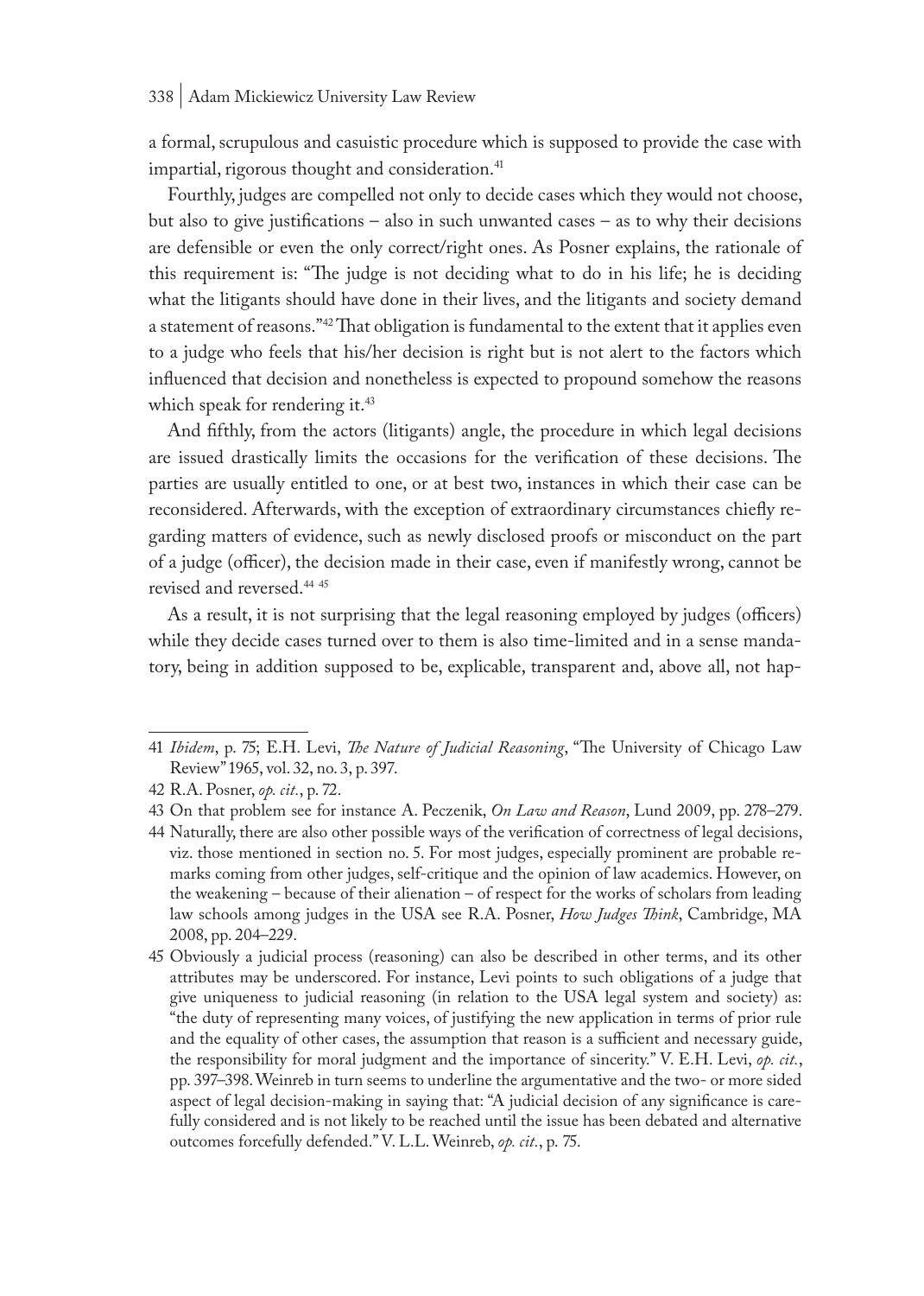hazard . A separate question is that due to its dependence on the human mind, all such attributes are not – at least completely – in practise attainable.

Obviously, not only judges (officers) but also academics reason in law, especially while they work out commentaries, glosses and treaties. This is also the case with advocates during their counselling, with parties themselves when in dispute, and with citizens who want to get to know what their legal duties and rights are. The reasoning of these actors may differ from that of judges: it may not be conducted under considerable time pressure and generally be less formal and rigorous. However, in order to be effective and to serve the aims of the person who employs it (this person's client), also this time it cannot be unlimited in terms of time nor obscure or random.

### **Relation of the content of law to legal reasoning (its outcomes)**

Hitherto, it has been taken for granted that legal reasoning and the content of law are separable and could be considered separately from one another. Such an assumption is, however, highly dubious and I would not be content to endorse it. I rather believe that legal reasoning and legal contents are two faces of the same phenomena which is law as such and, in fact, are indissoluble. This, *inter alia*, finds support in the fact that the law – in common law but also in civil law legal families – to a great extent amounts to the outcomes (or its prophecies) of legal reasoning employed in relation to concrete or hypothetical cases. This stance is not a common opinion,<sup>46</sup> being for instance in overt contradiction with the movement of so-called legal positivism, and this paper is not a good place to argue for it. However, if the suggested fusion really takes place, the influence of peculiar features of law, which have been taken up in this paper, on legal reasoning would only be more definite and explicit.<sup>47</sup>

## **Conclusions**

The uniqueness of legal reasoning, its distinctiveness from the reasoning present in other fields of the sciences and everyday life, seems to stem not from the very form (scheme, mode) of this reasoning, but rather to be a result of the complexity of law and the procedure in which legal decisions are delivered. Thus, because of the non-descriptive character of law, legal reasoning is also not employed in order to get to know something

<sup>46</sup> Interestingly, Christie appears to reserve the name 'law' for only uninterpreted cases and statutes (i.e. the raw form of them, not their meaning), since only they are – in his opinion – definite enough to be called so. V. G.C. Christie, *op. cit.*, p. 58.

<sup>47</sup> Another question is the separation of law and the facts of the case at hand, which can also be seen as not – at least completely – possible. See S.J. Frank, *op. cit.*, p. 125.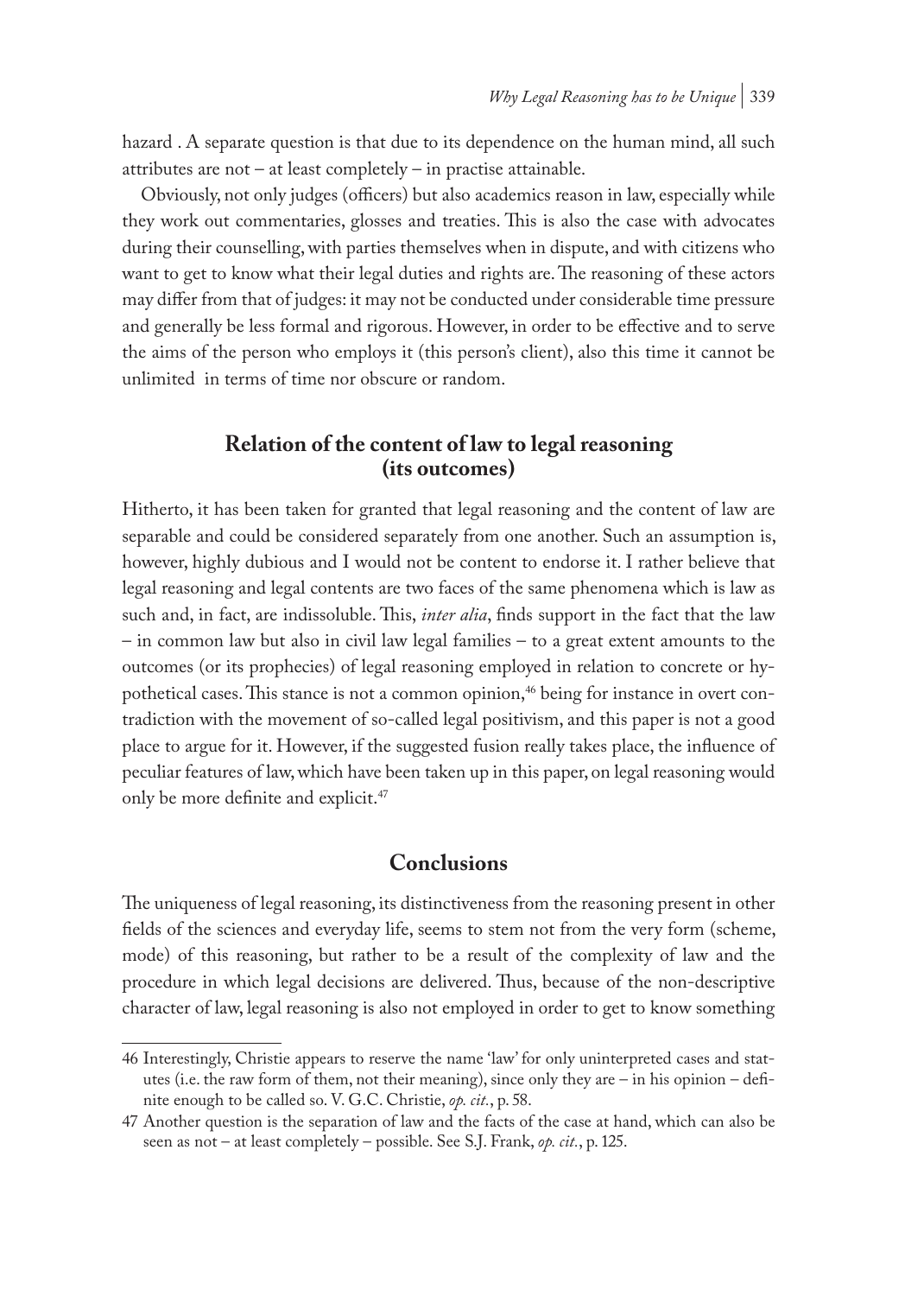new about the physical world. Instead, it is conducted in order to establish what the law prescribes, i.e. what people may do or are required to do, as well as what they can demand from others. Similarly, both legal reasoning and law itself are largely dependent on the limits the physical world places upon people, as well as on people's mental and nonmental capabilities. These limits and capabilities, together with the conditions in which men live, constrain the possible prescriptive content of the law, strongly influencing how legal reasoning proceeds and where it may bring us. In particular, the outcomes of legal reasoning – analogous to the law itself – are not stable, and with time, even if originally correct, may be brought into question and arguments supporting them are no longer compelling. One must also remember that legal reasoning, as with the law in general, is not the domain of those who are experts in fields other than law. Despite the lack of specialist knowledge on the part of most judges and lawyers, or perhaps just because of this fact, the role of authority in law is extremely large. Authority coming from the position and standing of a person who reasons has a direct impact on the force of (and paradoxically also on quality of ) the conclusions this person comes to.

 Apart from the above-mentioned features, legal reasoning – especially in its judicial kind – is also conditioned by the procedural setting in which legal decisions are usually made. This setting poses an additional requirement on how legal decision-makers are expected to proceed, above all putting emphasis on the need for legal reasoning to be formal, transparent, externally justifiable and, at the same time, relatively fast.

### **Literature**

- Alexander L., Sherwin E., *Demystifying Legal Reasoning*, Cambridge 2008.
- Alexy R., *A Theory of Legal Argumentation: The Theory of Rational Discourse as Theory of Legal Justification*, transl. R. Adler, N. MacCormick, Oxford 1989.
- Burton S.J., *An Introduction to Law and Legal Reasoning*, Austin 2007.
- Cardozo B.N., *The Nature of the Judicial Process (With Notes)*, New Haven 2008.

Christie G.C., *Law, Norms & Authority*, London 1982.

- Epstein S., *Integration of the Cognitive and the Psychodynamic Unconscious*, "American Psychologist" 1994, vol. 49.
- Frank J., *Law & Modern Mind: with a New Introduction by Brian H. Bix*, New Brunswick 2009.
- Gladwell M., *Blink. The Power of Thinking without Thinking*, London 2006.

Glöckner A., Ebert I.D., *Legal intuition and expertise*, in *Handbook of Intuition Research*, ed. M. Sinclair, Cheltenham 2011.

Guthrie Ch., Wistrich A.J., Rachlinski J.J., *Judicial Intuition*, http://law.vanderbilt.edu/ files/archive/Judicial\_Intuition.pdf [access: 11.12.2016].

*Handbook of Intuition Research*, ed. M. Sinclair, Cheltenham 2011.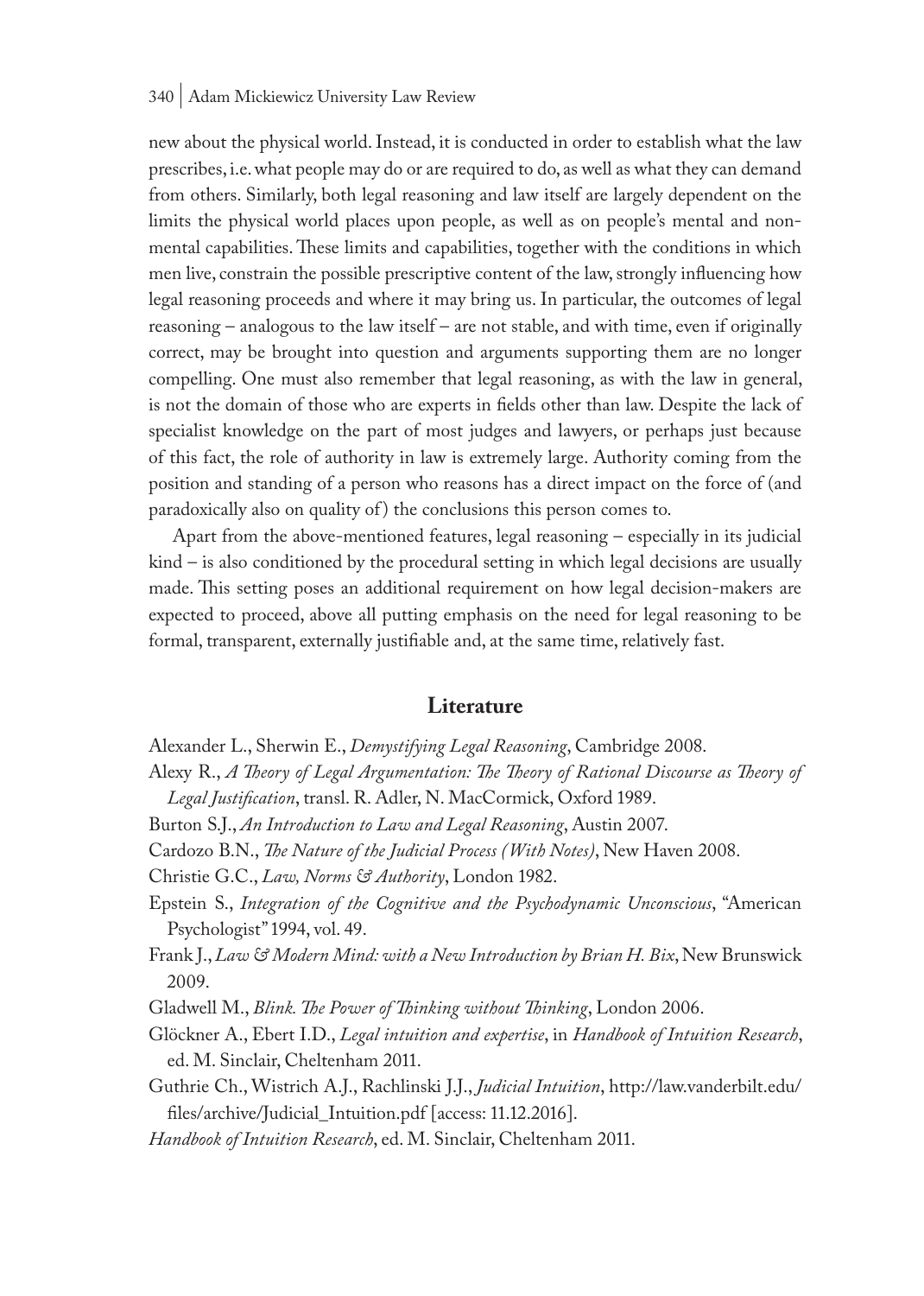- *Heuristics and Biases. The Psychology of Intuitive Judgment*, ed. Th. Gilovich, D.W. Griffin, D. Kahneman, Cambridge 2002.
- Holmes O.W., *The Path of the Law*, "Boston University Law Review" 1965, vol. 45.
- Holyoak K.J., Thagard P., *Mental Leaps: Analogy in Creative Thought*, Cambridge, MA 1996.
- *Intuition in Judgment and Decision Making*, ed. H. Plessner, C. Betsch, T. Betsch, New York 2008.
- Lamond G., *Precedent and Analogy in Legal Reasoning*, in *The Stanford Encyclopedia of Philosophy*, 2006, http://www.science.uva.nl/~seop/entries/legal-reas-prec/ [access: 11.12.2016].
- Levi E.H., *The Nature of Judicial Reasoning*, "The University of Chicago Law Review" 1965, vol. 32, no. 3.
- Llewellyn K.N., *The Bramble Bush. The Classic Lectures on the Law and Law School*, New York 2008.
- Llewellyn K.N., *The Theory of Rules. Edited and with an Introduction by Frederic Schauer*, Chicago 2011.
- MacCormick N., *Legal Reasoning and Legal Theory*, Oxford 1978.
- Peczenik A., *On Law and Reason*, Lund 2009.
- Petrazycki L., *Law and Morality: With a New Introduction by A. Javier Treviño*, New Brunswick 2011.
- Posner R.A., *How Judges Think*, Cambridge, MA 2008.
- Popper K., *The Logic of Scientific Discovery*, London 2002.
- Posner R.A., *The Problems of Jurisprudence*, Cambridge, MA 1990.
- Radin M., *Law as Logic and Experience*, Clark 2012.
- Schauer F., *Playing by The Rules. A Philosophical Examination of Rule-Based Decision-Making in Law and in Life*, Oxford 1991.
- Schauer F., *Thinking Like a Lawyer: A New Introduction to Legal Reasoning*, Cambridge, MA 2009.
- Sunstein C.R., *Legal Reasoning and Political Conflict*, New York 1996.
- Weinreb L.L., *Legal Reason: The Use of Analogy in Legal Argument*, Cambridge 2005.
- *Wittgenstein's Lectures on the Foundations of Mathematics Cambridge, 1939: From the Notes of R.G. Bosanquet, Norman Malcolm, Rush Rhees, and Yorick Smythies*, ed. C. Diamond, Chicago 1989.

#### **summary**

#### **Why Legal Reasoning has to be Unique**

This article addresses the issue of the uniqueness of legal reasoning and, specifically, the author advances the thesis that what makes legal reasoning different from the reasoning